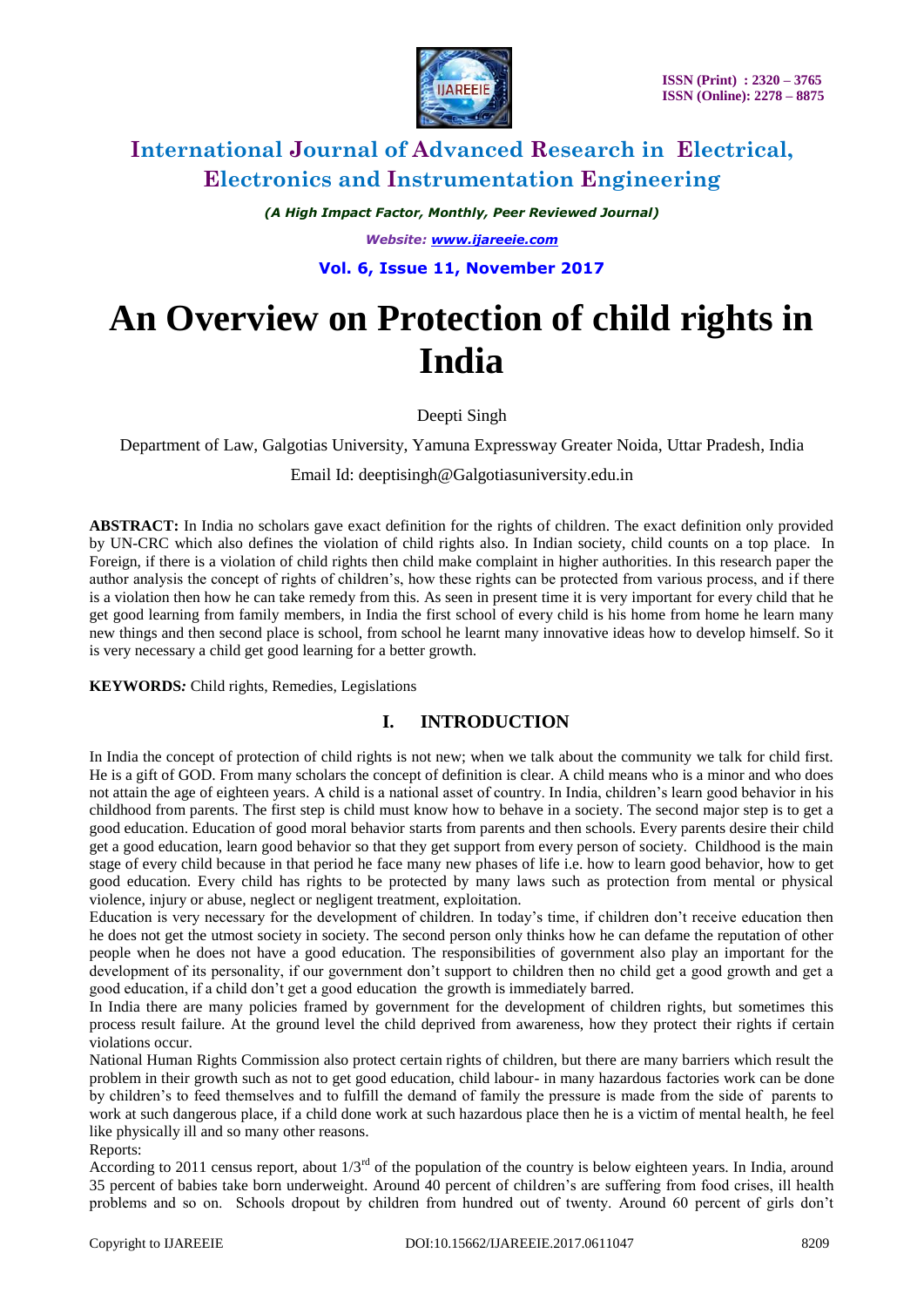

*(A High Impact Factor, Monthly, Peer Reviewed Journal)*

*Website: [www.ijareeie.com](http://www.ijareeie.com/)*

### **Vol. 6, Issue 11, November 2017**

complete her studies and get married in early age. India also reaches in the list of child labourers after engaging in different hazardous work.<sup>1</sup>

Child rights in India as holders of rights on par with other citizens. These rights are examined by various communities of scholars, policy makers. In Indian society the first and foremost unit is family, as generally see that for the growth of child there is always a family support, without having family support children's are facing many hurdles in their growth years. Another major place for the growth of child is school. The wish of every child is to go to school and learn good knowledge and make good friends. These institutions are required to focus on compulsory education, strengthen the school system and specially promote girl education for a better growth.

In the early age group children are not aware from various rights which are provided under Indian Laws but today, they all know what is right and what is wrong for their future. As seen in today's time a child must know all rights when he is in childhood age he learnt these rights from their family members. But few of them only want a freedom they are only in how they can be protected from their parent's nature.

Various scholars also examined the issue of protection of child rights at various levels. These writings explored the concept of child rights, the rights of child reflects in different areas of constitutional provisions, government policies and welfare initiatives relating in India. Scholars have also examined the importance on united nation convention on child rights protection over a period of time. They have also analyzed a number of aspects of constitutional guarantee and safeguards which may reinforce child rights. There are various policies of government which are examined by various scholars in order to examine by the scholars in order to understand the ways and means of child rights protection and development of child. Child rights development programmes which have been formulated and implemented with a hope of safeguarding the interest of children who are the future citizen, rulers and builders. Child rights protection assumes great significance in the new way through the idea of parental responsibility.

### **II. DISCUSSION**

Government initiatives in India:

Under Constitution of India children have some special rights and legal rights, if there is a violation then he has a right to get the remedy under these rights which are discussing below:

- *Right to equality (Article 14):* article 14 of the Constitution define right to equality as in India every child has right to equality, he has equality in all grounds there shall be no discrimination on the basis of color, caste, education, religion and so on. If such rights are violated then he can help from these rights and get relief.
- *Right to education (Article 21 A):* article 21 A of the Constitution define right to get education. The first and foremost task in child life is to get a good education. In India the first learning school of any child is his home from where he learnt many good things as well as moral behavior and then second place is he gets education and completes his education from school. After joining school he gets a good education as well as make good friends also. Article 21 A defines that "state shall provide free and compulsory education to all children of age of six to fourteen years.
- *Rights against exploitation (Article 23):* article 23 of Indian Constitution defines prohibition of traffic in human beings and forces labour. In India the ratio of child trafficking rises day by day, which means to deal in men and women like goods, such as or to sell or let or otherwise dispose them of.
- *Right to prohibition of employment in factories etc (Article 24):* article 24 of Indian Constitution defines prohibition of employment in a factories etc. the government implement this law only for the protection of child protection on the health, physically and mentally if a child is minor and does not attain the age of majority no employer has right to give work to them forcefully. There are many slums areas in India like Bihar, Uttar Pradesh, Rajasthan, Northern regions where children work at hazardous industries like mines, factories and so on to feed themselves as well as their families.
- *Right to health:* right to health also defines in Indian Constitution for the development of a child. As we know that if a child get a good health then he think well and give his input in the development of nation. The government also tries a child get good health so it focuses on all activities and thinks big.

Why children needs such rights:

 $\overline{a}$ 

<sup>&</sup>lt;sup>1</sup>2011 census report of child population in India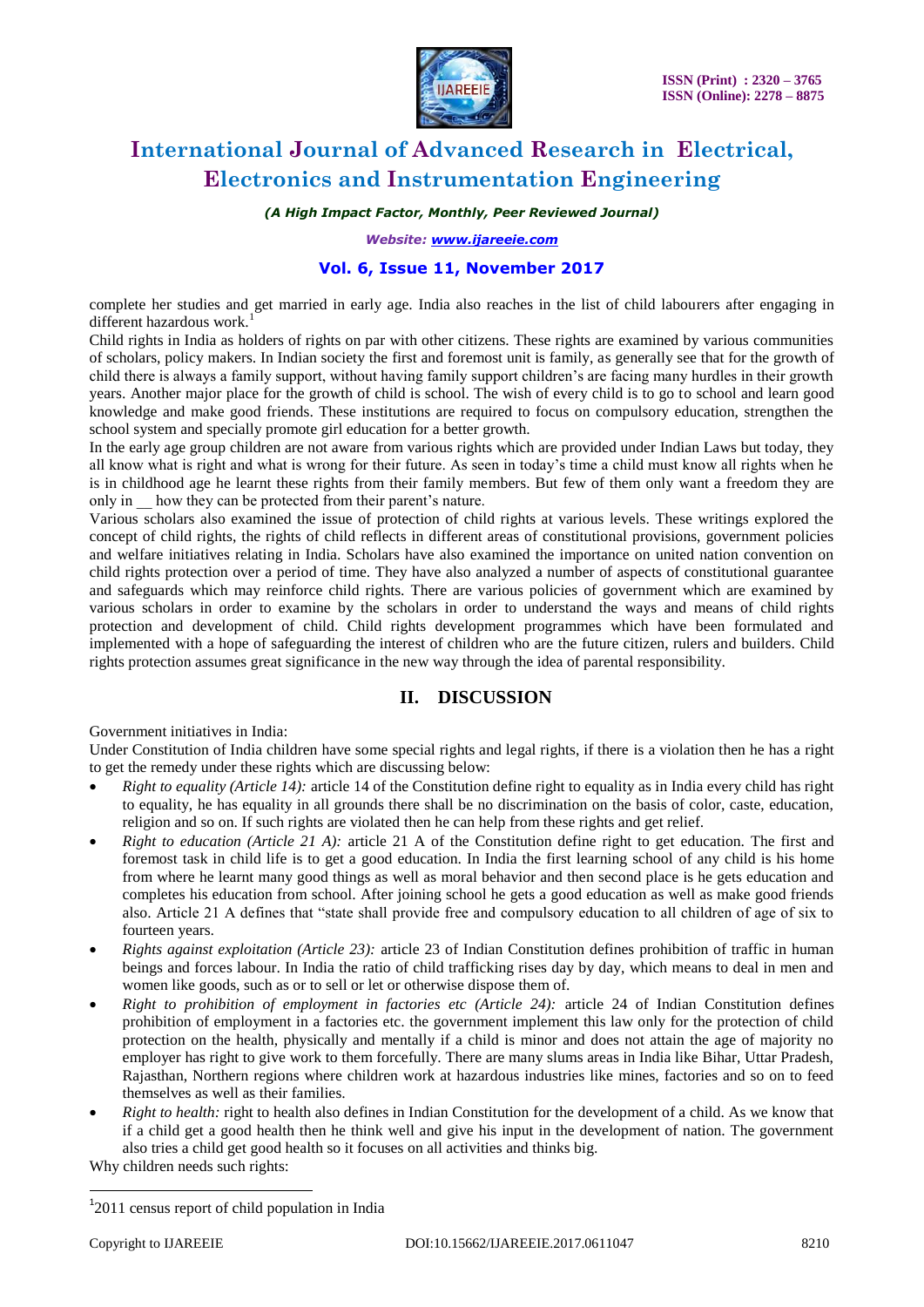

*(A High Impact Factor, Monthly, Peer Reviewed Journal)*

*Website: [www.ijareeie.com](http://www.ijareeie.com/)*

### **Vol. 6, Issue 11, November 2017**

- Children are human beings and require safety and opportunities and development
- Personality formation takes place during early childhood, from the childhood children learnt many new things in playing. Therefore child friendly services have utmost importance
- Children's need a support from every one whether it is from parents schools government and so on where he can grow up and think only how to get success in every field.
- In early age of childhood a child is not aware from all rights such as to choose a good leader and good judicial system but when he attain the attain the age of majority he know all these rights what is good or what is unsafe for him.
- During early years they need extra support and proper guidance so that they can shape their career in a correct form. As seen in today's time in early teen age children face so many challenges he learn many good things and few of them learn bad things they join in criminal group and engage in small criminal activities and then after he made a big criminal this is not good for them and their growth because that is the age where he can develop his career and if he does not done so, then in front of society he face insult.

Rights of Children under UN-CRC: certain rights of children which are discussed through below Figure 1



**Figure 1: Rights of children under UN-CRC**

*The right to survival:* every child has a right to life where he can access to basic necessities to existence such as adequate food, shelter, standard of living and medical requirements.

*Development rights:* this is the another right which is define under UN-CRC, there are certain development rights for growth of any child i.e. the right to education, to practice the religion of own choice and cultural activities, freedom of thoughts and expressions and so on which is very necessary for a good development.

*Right to protection:* right to protection also plays an important role for the growth of child. Because in the above paragraphs it has been stated as the basic age of child is 12 years to 15 years (i.e. the teen age) where he learn so many new things or sometime learn bad things to join the bad people group. This right protects children from abuse, criminal activities, children who have undergone abuse or exploitation.

*Right to participation:* right to participation of children in every activity is a basic right for the development of child growth. It is necessary every child must do his participation in the development of nation, society and other places which affect their life, to assemble peacefully and to join associations.

Problems in child rights:

*Child labour:* The first problem facing in rights of children is child labour. Child labour means engagement of children at hazardous place i.e. mines, factories, carpet making industries and so on which effect also physically and mentally. The ratio of this major issue rises day by day. This is showing mostly in big states like Uttar Pradesh, Bihar and northern regions where the population is too high which affects on their education also which is mandatory provided by government upto age group of 14 years. This concept was came in  $86<sup>th</sup>$  Amendment of Constitution of India i.e. education become a fundamental right for the children between the age group of six to fourteen years.

*Children as domestic help:* The major of rights of children is they help in domestic work. As seen in today's time the children of age group of 6 to 14 years were engaged in domestic work at many places. This is totally wrong the government officials can take help by children's, this is the age of learning, to get some education but from all of this the children get deprived to get these benefits.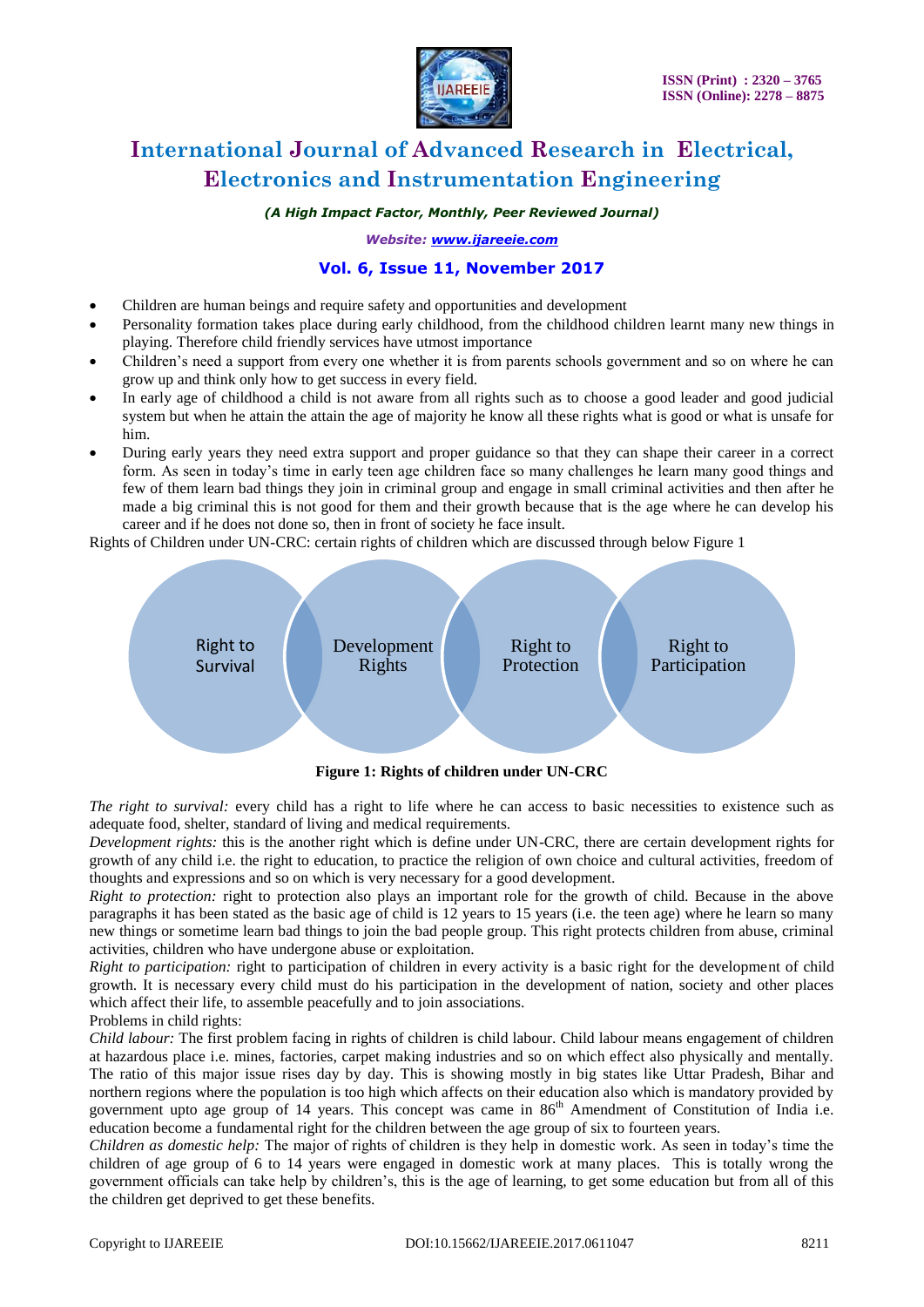

### *(A High Impact Factor, Monthly, Peer Reviewed Journal)*

*Website: [www.ijareeie.com](http://www.ijareeie.com/)*

### **Vol. 6, Issue 11, November 2017**

*Child marriage:* this is also a major problem in the growth of children's. In ancient India there was a concept of early marriage when a child attains the age of fifteen years he got married and for this big reason the children do not complete their education.

*Child trafficking:* means any person under age of eighteen years who is recruited, transported and transferred for the purpose of exploitation either with or outside a country. Trafficking of child generally means that any act where a child is transferred from one state to another state by any person or a group of person for money. There are many issues involved in trafficking of child victim i.e. loss of family support and community, loss of proper education, obstacle in physical development, isolation from the society and so on. Trafficking of child mainly cause from poverty, migration, natural disaster in homeland, lack of education, lack of employment and so on.

*Legislations under protection of rights of child:*

Under article 39 to 51 of Indian Constitution (directive principle of State policies): Part IV of Constitution of India defines various duties which are describe as: article 39 (f) defines that state shall ensure children's are giving opportunities to develop in a healthy manner, this article also pertains that childhood are protected against exploitation. Article 41 defines the state is obliged to, within its economic capacity and development, secure provisions for educational opportunities and facilities. Article 44 defines the state shall make all possible efforts to secure a uniform civil code for all the citizens. Article 45 defines the state shall provide free and compulsory education to children until they attain the age of fourteen years. Article 46 defines it is a duty of state to promote the educational and economic interest of weaker sections of the society. Article 47 defines the state is duty-bound to raise the level of living standard of people to improve the health of public including children's. article 51 A (k) defines it is the duty of every citizen of India who is a parent to provide opportunities for education to his child or, as the case may be, ward between the age group of six to fourteen years.

Other legislations:

Under the Child Labour (Prohibition and Regulation) Act, 1986:

- Under this act child means a person who has not attains the age of fourteen years.
- It specifies industries where children are not allowed to be employed.
- It does not apply to any workshop wherein any process is carried on by the occupier with the aid of his family or to any school established by or receiving assistance or recognition from government.
- No child shall be work for more than three hours before he has had an interval for rest for at least one hour.
- No child can be employed between 7 to 8 pm.
- Number of working hours including rest hours does not exceed 6 hours.

Under Juvenile Justice Act, 2000: it is one of the important acts in India for the protection of children. It also requires that the state shall provide free legal support to the juveniles, and proper care and protection is provided to those who needs extra care.

Under the Child Marriage Restraint Act, 1929: this act restrains the marriage of children's until they don't attain the age of 21 years and 18 years.

Immoral Traffic (Prevention) Act: this act prevents children's from prostitution, under this act a person shall be penalize if he procure or attempt to procure any child for prostitution.

Bonded labour system (Abolition) Act, 1976: this act uproot the bonded labour system in India which exploits the weaker sections of society, especially children's.

National Policy on Education, 1986: this act is for education policies of all universities. It also tries to remove inequality by making special provisions for women and weaker sections, backward class and other backward classes and so on.

Protection of Children from sexual offence act 2012: this act protects children from sexual offences and punishes the offenders who are culprits of sexual offence against children below the age of eighteen years. Under this various procedures are followed during trial such as name of child victim shall not be disclosed, proceedings of the case are to be conducted in court in a camera recording the trial, and the accused is not to be kept in front of the child victim during examination or cross examination.

Factories Act, 1948: under this act children's are protected from doing hazardous work. This act punishes the offenders who give work to children's, who are below eighteen years.

Right of Children to free and Compulsory Education Act, 2009: Under this act child has a right to free and compulsory education to all children of India in the age group of six to fourteen years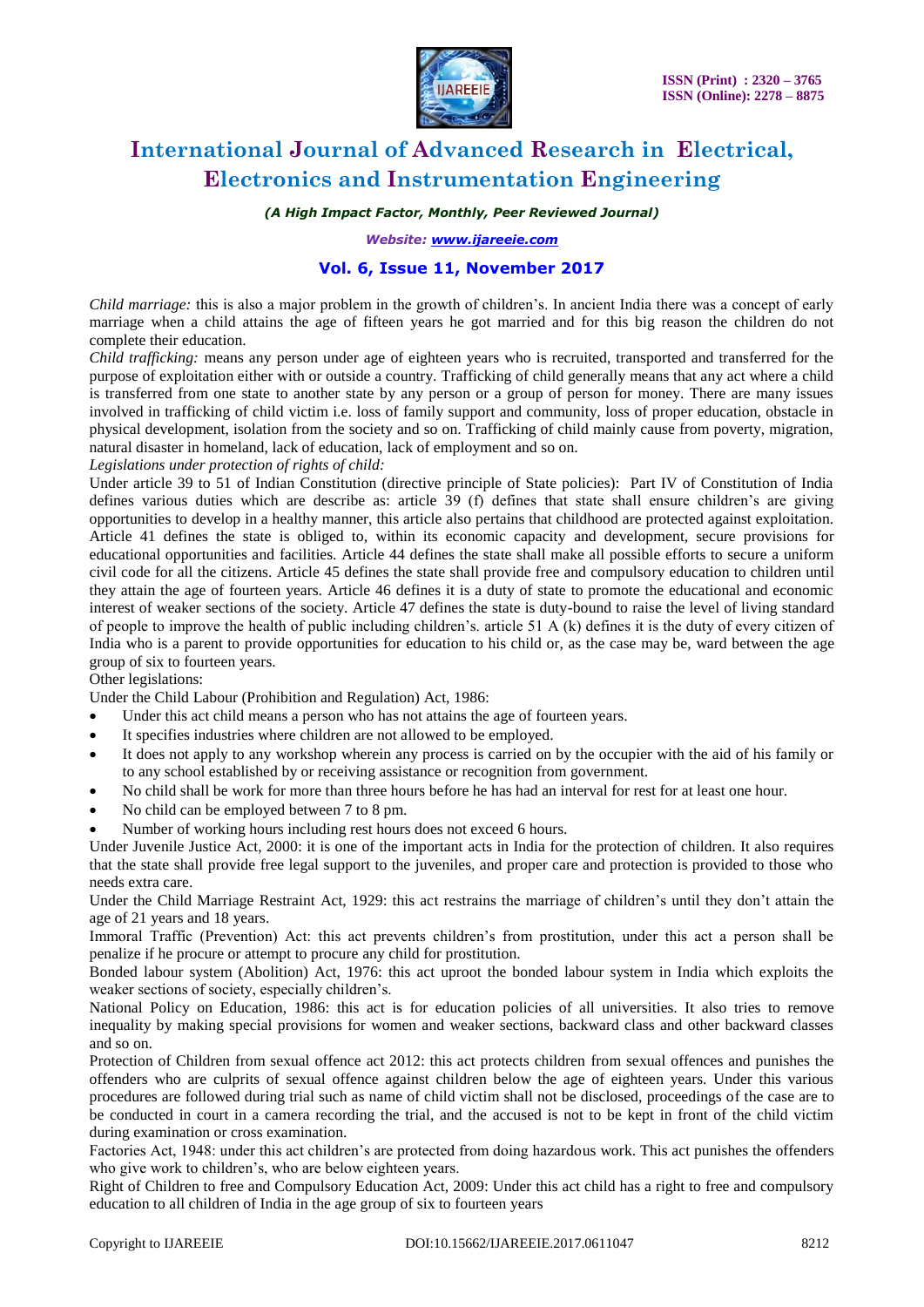

*(A High Impact Factor, Monthly, Peer Reviewed Journal)*

*Website: [www.ijareeie.com](http://www.ijareeie.com/)*

### **Vol. 6, Issue 11, November 2017**

- A child who complete the elementary education upto class  $8<sup>th</sup>$  shall be awarded a certificate
- Mandates improvement in quality of education
- Financial burden will be shared by State and Central Government

The Rights of Persons with Disabilities Bill, 2016: this act defines the effect to the United Nations convention on the rights of persons with disabilities. As per provision there are five types of disabilities i.e. physical, intellectual, mental, disability caused due to different cause, multiple disabilities.

Physical disabilities includes visual impairment, hearing impairment i.e. deaf, speech and language problems

Intellectual disabilities includes specific learning disabilities

Mental behavior includes mental illness

Disability caused due to chronic neurological conditions, problems related to blood disorder

#### Verdicts:

*P. Unni Krishnan vs. State of Andhra Pradesh:* it was held by Supreme Court that right to education is a basic and fundamental right under constitution of India. The court was observed that education is a preparation for a living and for life. The court directed the State Government to establish educational institutions to enable the citizens to enjoy the said rights.

*C. Mehta vs. State of Tamilnadu:* it was held by Supreme Court that if employers of children in matchsticks and crackers factory were punished with a fine of Rs. 20,000 for every child employed in contravention of the provisions of the child labour prohibition and regulation act. The court was further held that such children were directed upon discontinuation of their employment to be assured education in a suitable institution by the State Government.

*BandhuaMuktiMorcha vs. Union of India:* in this land mark judgment passed by Supreme Court of India that it is an organisation that works for the release of bonded labourers in India. The letter had been sent by them to Supreme Court regarding bonded labour is going in Faridabad of Haryana District in inhuman and intolerable conditions. The court give direction to investigating team by the court the court give certain direction to the central government to constitute vigilance committees in each district and its sub-divisions, the District magistrate to take up as top priority the task of identification of bonded labour. The state government to concentrate on rehabilitation of bonded labour and evolve effective programmes for this purpose.

#### Drawbacks:

Lack of awareness: the first and foremost drawback for any citizen is lack of awareness.

Lack of proper education: the second important drawback in rights of child is lack of proper education. In India, especially in Northern areas and other States such as Uttar Pradesh, Bihar who have major population of children facing more problems. Every child has a right to get a good education. In India a child get his first education from home itself then after take a good education from schools.

Lack of infrastructure: another drawback in rights of protection of child is lack of infrastructure. India is a place where there are many slums areas where there are lots of infrastructure and proper utilization of resources.

Lack of personal development and behavior: In India there are many places where a child don't get a proper development of himself. As seen in today's time the children don't respect their parents they always tries to how they can remove them from house and after that they have only way to join the vraddha ashram. This is a major problem for get a good growth to develop themselves.

#### Solutions:

The first point is awareness must be rise by conducting various camps, through conference, and so on where a child must aware from all rights.

The second point is use of proper resources and infrastructure, it is very necessary for their growth. In today's time in slum areas a child has lack of proper resources, they don't have access to internet and for that lack of system they don't develop themselves.

The other solution is to improve the policies of education; a policy may be better after having proper resources. In today's time technology is too fast all comes on internet and children having teen age more aware from today's technology. But it is more necessary the technology to be better so that new nation can build up.

The Judiciary should be stricter in implementing the laws regarding protection of children. As we know if laws are good then all children get a safeguard. So it is necessary all laws should be better and stricter.